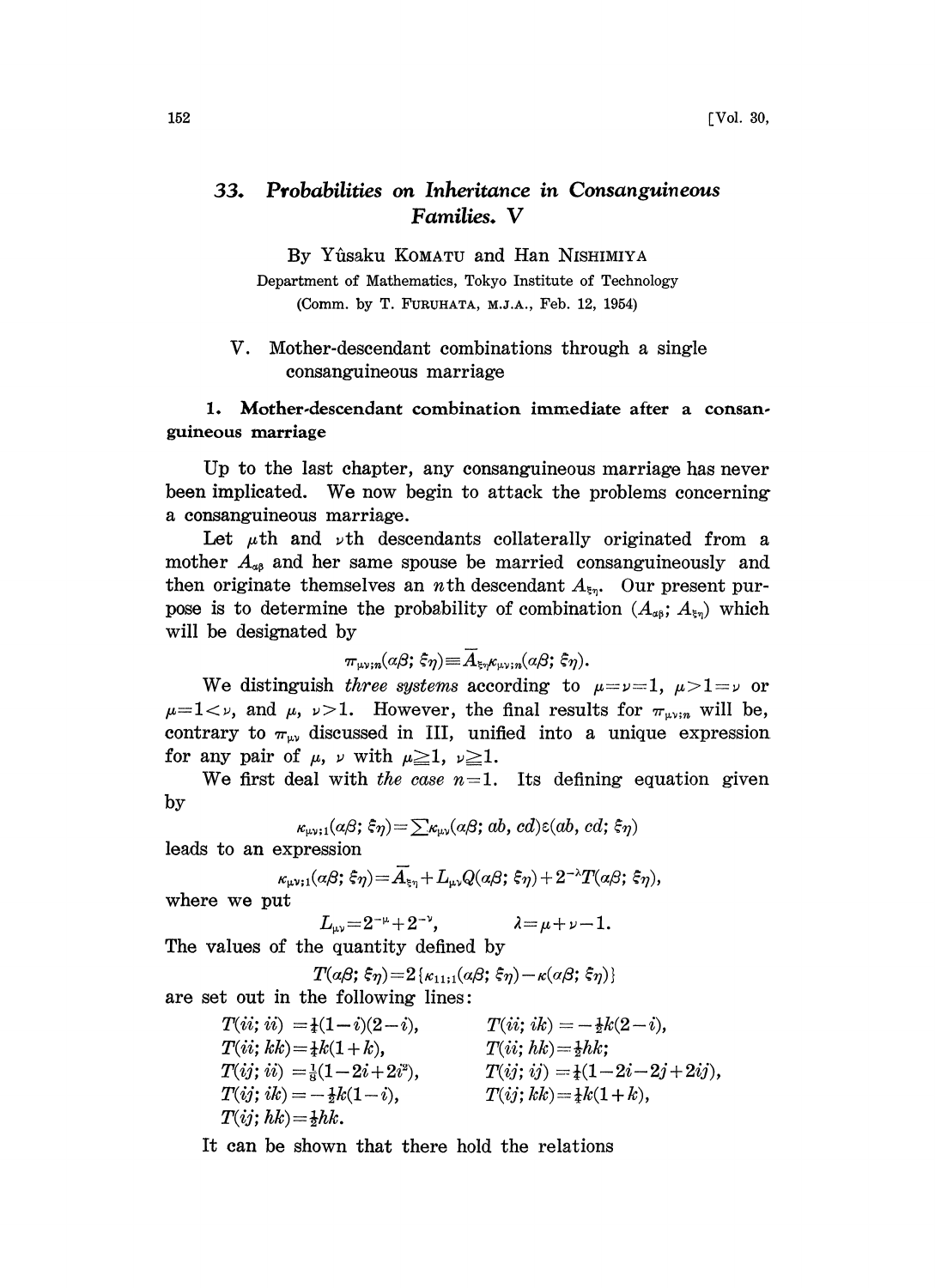$\sum W(a\beta; ab, cd) \varepsilon(ab, cd; \varepsilon\eta) = Q(a\beta; \varepsilon\eta) + T(a\beta; \varepsilon\eta),$  $\sum T(\alpha\beta; ab, cd) \varepsilon(ab, cd; \xi\eta) = T(\alpha\beta; \xi\eta), \qquad \sum T(\alpha\beta; ab) = 0,$  $\sum \overline{A}_{ab}Q(a\beta; cd)\varepsilon(ab, cd; \xi\eta) = \frac{1}{2}Q(a\beta; \xi\eta).$ 

### 2. Mother.descendant combination distant after a consanguineous marriage

The reduced probability in *generic case* with  $n>1$  is defined by an equation

 $\kappa_{\mu\nu;n}(a\beta;\xi\eta) = \sum \kappa_{\mu\nu;1}(a\beta;ab)\kappa_{n-1}(ab;\xi\eta),$ which is brought into the form  $\kappa_{\mu\nu;n}(\alpha\beta,\,\xi\eta) = \overline{A}_{\xi\eta} + 2^{-n+1}L_{\mu\nu}Q(\alpha\beta;\,\xi\eta).$ In fact, it is proved that there holds identically  $\sum T(a\beta; ab)Q(ab; \xi_{\eta}) = 0.$ 

Asymptotic behaviors of  $\kappa_{\mu\nu;\,n}$  as  $\mu$ ,  $\nu$ , or n tends to  $\infty$  will be obvious. In fact, we obtain readily the limit equations

 $\lim_{\kappa_{\mu\nu};n}(\alpha\beta;\xi\eta) = \kappa_{\nu+n}(\alpha\beta;\xi\eta), \quad \lim_{\kappa_{\mu\nu};n}(\alpha\beta;\xi\eta) = \kappa_{\mu+n}(\alpha\beta;\xi\eta),$ 

and

$$
\lim \kappa_{\mu\nu;\,n}(\alpha\beta;\,\xi\eta)\!=\!\overline{A}_{\xi\eta},
$$

among which first two remain valid also for  $n=1$ .

## 3. General mother-descendant combination through a single consanguineous marriage

In the present section we consider a general mother-descendant combination in which there concerns an intermediate collateral separation as well as a subsequent consanguineous marriage. Let namely an individual  $A_{\alpha\beta}$  originate an *l* th descendant where a collateral separation takes place, and let the  $(\mu, \nu)$ th descendants of the latter be then married consanguineously and produce an  $n$ th descendant  $A_{\xi_{\eta}}$ . Let the probability of combination  $(A_{\xi_{\eta}}; A_{\xi_{\eta}})$  be then designated by

$$
\pi_{\imath\mathfrak{l}\mu\mathfrak{v};n}(\alpha\beta;\,\xi\eta)\!=\!\overline{A}_{\mathfrak{s}\beta}\kappa_{\imath\mathfrak{l}\mu\mathfrak{v};n}(\alpha\beta;\,\xi\eta).
$$

It is defined by an equation

$$
\kappa_{\iota|\mu\nu;n}(a\beta;\,\xi\eta) = \sum \kappa_{\iota}(a\beta;\,ab)\kappa_{\mu\nu;n}(ab;\,\xi\eta).
$$

The formula for the *lowest case*  $n=1$  is exceptional and is expressed in the form

 $\kappa_{l|uv,1}(\alpha\beta;\xi\eta) = A_{\xi\eta} + 2^{-l}L_{uv}Q(\alpha\beta;\xi\eta) + 2^{-\lambda}R(\xi\eta) + 2^{-l-\lambda}S(\alpha\beta;\xi\eta),$ where we put, besides  $\lambda = \mu + \nu - 1$ ,

 $R(\xi \eta) = \sum \overline{A}_{ab} T(ab; \xi \eta), \quad S(a\beta; \xi \eta) = 2 \sum Q(a\beta; ab) T(ab; \xi \eta).$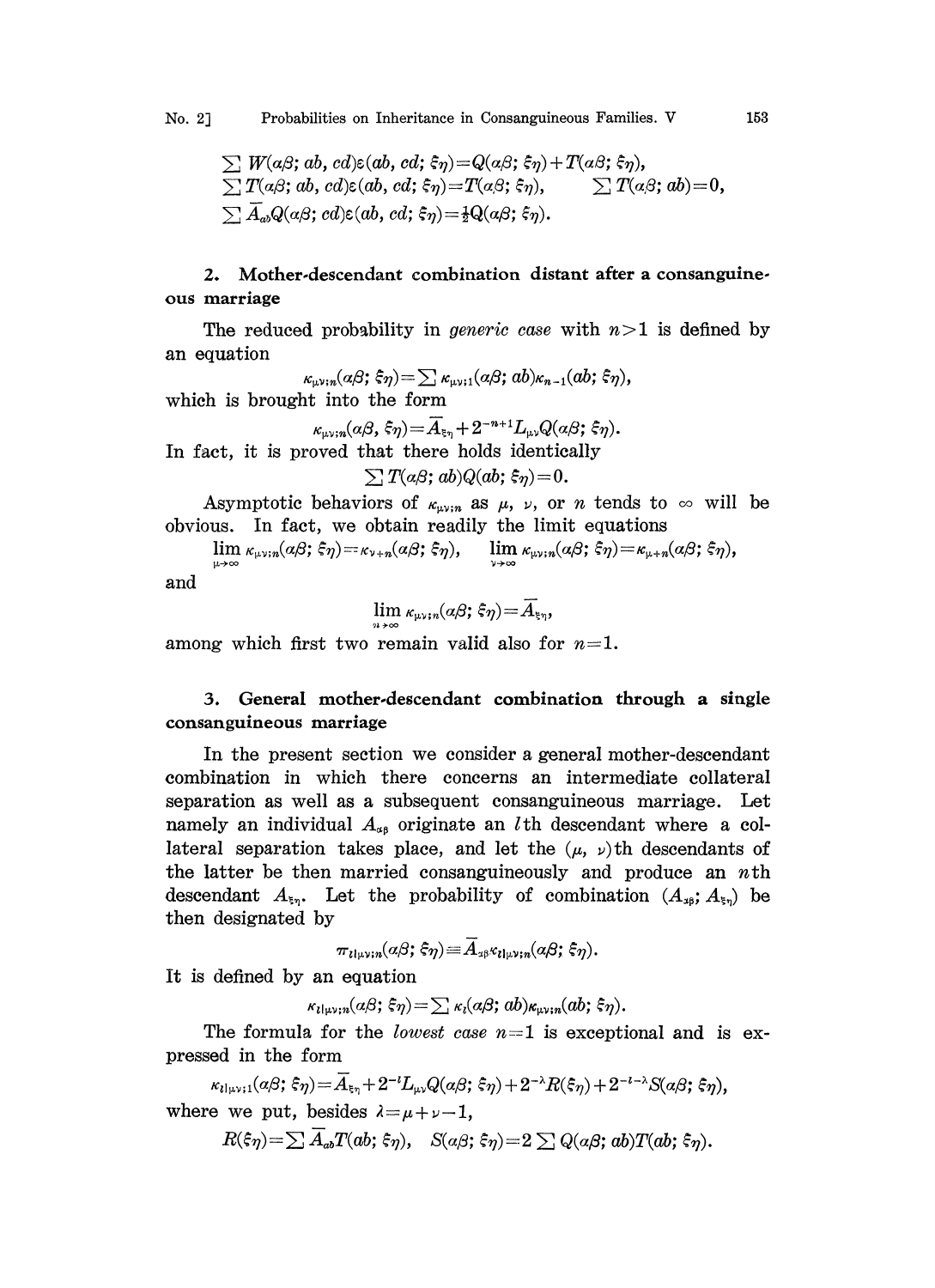The values of these quantities are set out as follows:

 $R(ii) = \frac{1}{2}i(1 - i),$  $S(ii; ii) = \frac{1}{4}(1-i)(1-2i), \hspace{1cm} S(ii; ik) = -\frac{1}{2}k(1-2i),$  $S(ii; kk) = -\frac{1}{4}k(1-2k),$  $S(ij; ii) = \frac{1}{8}(1 - 2i)^2$ ,  $S(ij; ik) = -\frac{1}{4}k(1-4k).$  $S(ij; hk) = hk.$  $R(ij) = -ij$ ;  $S(ii; hk)=hk$ ,  $S(ij; i j) = -\frac{1}{4}(i +j -4ij),$  $S(ij; kk) = -\frac{1}{2}k(1 - 2k),$ 

It would be noted that there hold the relations

 $\sum S(a\beta; ab) = \sum A_{ab}S(ab; \xi\eta) = 0,$  $\sum \kappa(\alpha\beta; ab)S(ab; \xi\eta) = \sum Q(\alpha\beta; ab)S(ab; \xi\eta) = \frac{1}{2}S(\alpha\beta; \xi\eta).$ The formula for *generic case* with  $n>1$  is simply given by

$$
\kappa_{l|\mu\nu;\boldsymbol{n}}(a\beta;\,\xi\eta)\!=\!\overline{A}_{\varepsilon\eta}+2^{-l-\boldsymbol{n}+1}L_{\mu\nu}Q(a\beta;\,\xi\eta).
$$

It is in passing noted that the following relations can be proved:  $\sum R(ab) = \sum R(ab)Q(ab; \xi \eta) = \sum S(a\beta; ab)Q(ab; \xi \eta) = 0,$ 

 $\sum U(a\beta; ab, cd) \varepsilon(ab, cd; \xi\eta) = \frac{1}{2}Q(a\beta; \xi\eta) + \frac{1}{4}S(a\beta; \xi\eta),$ 

- $\sum V(a\beta; ab, cd) \varepsilon(ab, cd; \xi\eta) = Q(a\beta; \xi\eta) + \frac{1}{2}S(a\beta; \xi\eta),$
- $\sum S(a\beta; ab, cd) \varepsilon(ab, cd; \xi\eta) = \frac{1}{2}S(a\beta; \xi\eta).$

Asymptotic behaviors of  $\kappa_{\iota|\mu\nu;\boldsymbol{n}}$  as one among the generationnumbers involved tends to  $\infty$  will be obvious. In fact, we readily obtain the limit equations

$$
\lim_{\substack{l\to\infty\\ \lim\limits_{\mu\to\infty}}}\kappa_{l\mid\mu\nu;\,n}(\alpha\beta;\,\xi\eta)=\lim_{\substack{n\to\infty\\ \lim\limits_{\nu\to\infty}}}\kappa_{l\mid\mu\nu;\,n}(\alpha\beta;\,\xi\eta)=\overline{A}_{\xi\eta},
$$
\n
$$
\lim_{\mu\to\infty}\kappa_{l\mid\mu\nu;\,n}(\alpha\beta;\,\xi\eta)=\kappa_{l+\mu+n}(\alpha\beta;\,\xi\eta).
$$

#### 4. Contracting factor and equivalent generation-number

The present section is devoted to explain a meaning of the quantity

$$
L_{\mu\nu}\!\equiv\!2^{-\mu}\!+\!2^{-\nu}
$$

guantly<br>  $L_{\mu\nu} = 2^{-\mu} + 2^{-\nu}$ <br>
introduced in § 1, from a view-point of genetics.

As shown in § 2, the probability  $\kappa_{\mu\nu;\bar{n}}(n>1)$  of mother-descendant combination distant after a consanguineous marriage is expressed in the form

$$
\kappa_{\mu\nu;\boldsymbol{n}}(\alpha\beta;\,\boldsymbol{\hat{\varepsilon}}\overline{\eta})\!=\!\overline{A}_{\varepsilon\overline{\eta}}\!+\!2^{-\boldsymbol{n}+1}L_{\mu\nu}Q(\alpha\beta;\,\boldsymbol{\hat{\varepsilon}}\overline{\eta}).
$$

On the other hand, the probability  $\kappa_n^*$  of mother-descendant combination without any consanguineous marriage has been established, in I,  $§ 1$  in the form

$$
\kappa_n*(\alpha\beta; \xi\eta) = A_{\xi\eta} + 2^{-n^*+1}Q(\alpha\beta; \xi\eta).
$$

The comparison of these formulas will well interpret a meaning of the factor  $L_{\mu\nu}$ . In fact, we introduce a positive number  $\rho$  by an equation

$$
2^{-\rho} = L_{\mu\nu} \qquad \qquad (\rho \equiv \rho_{\mu\nu})
$$